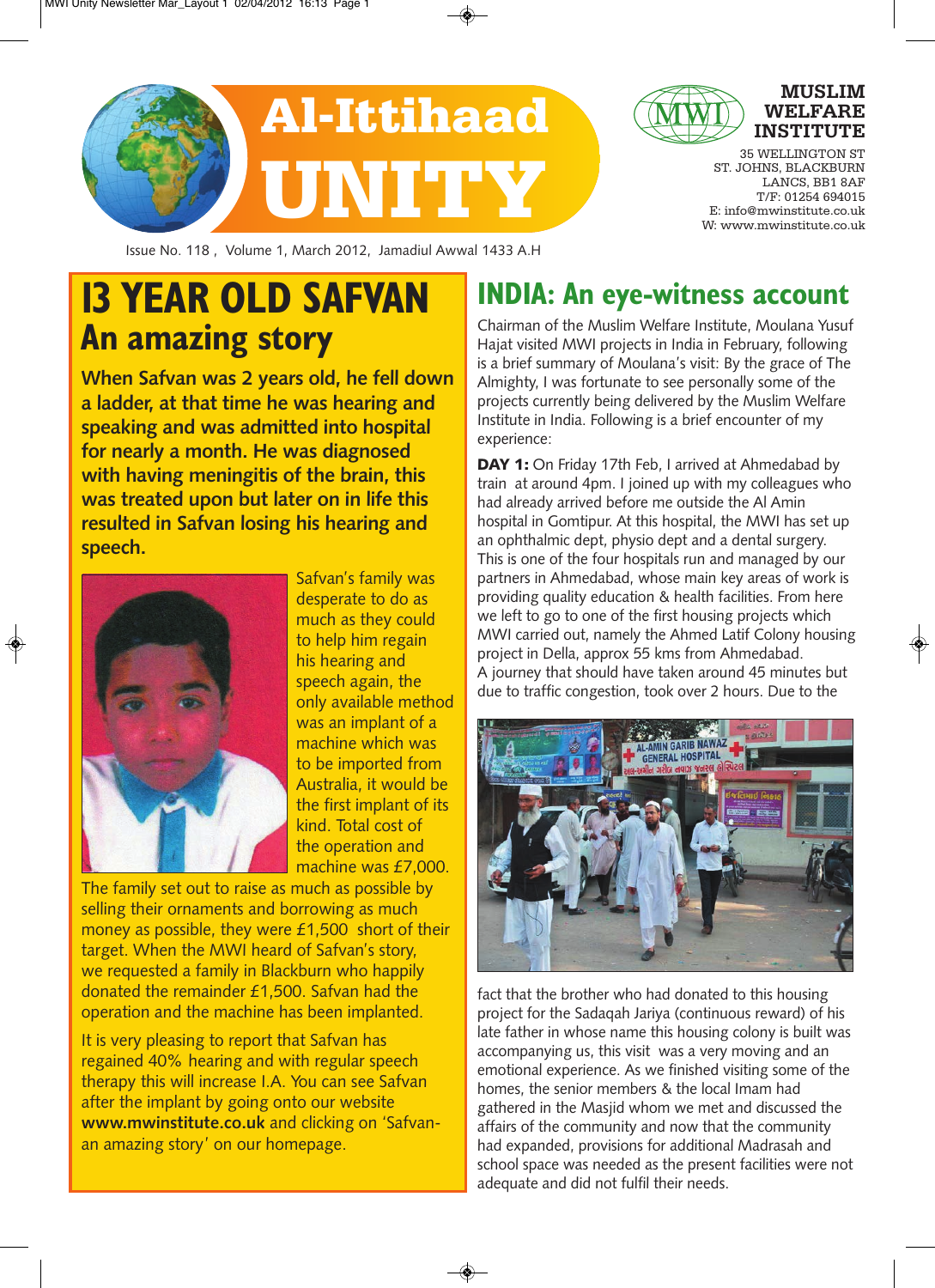

### **INDIA - An eye-witness account continued**

DAY 2: Early morning we left to visit the Shifa hospital located in the heart of Ahmedabad. This is another hospital successfully managed by our partners. During the visit, it was very pleasing to see how efficiently the hospital was running, also the hospital was well equipped & maintained.



From here we visited the recently built Nutan Bharti School which was presently in full swing. Then we moved on to another school, namely Shama school. Today was the school's annual graduation & prize giving day and it was very pleasing & inspiring to observe the children acting out role plays in colourful clothing and listening to their recitations and eloquent speeches. The efforts of both the staff and students were clearly transparent. This function finished late afternoon. We also visited the newly built wing of Shama School. Once the internal work is complete, it would cater for additional students.



From here we moved on to the offices of our partner organisation where we met up with poor patients for whom medical assistance had been provided by the MWI. At this point, after listening to the plight and heart breaking stories of these poor people, I would like to mention how fortunate we are in this country with the NHS system. The medical bills in these developing countries run into tens of thousands of pounds. Following this, a series of meetings were held with our partners in which, present and further long term and short term

projects were discussed. In the evening we went to the site wherein the following morning 131 weddings were going to take place. Although it was late into the night, the atmosphere was electric with volunteers engaged in various setup activities.

DAY 3: This was the highlight of the trip. Today, 131 couples from various rural areas of Ahmedabad, who due to poverty and high wedding costs could not afford to get married, were tying the knot. Our partners had made tremendous arrangements for the wedding ceremony of these 131 couples out of which 50 were financed by Masjid-e-Anisul Islam of Blackburn.

At this stage, the Imam of Masjid-e-Anisul Islam Moulana Shoayb joined up with us together with the secretary of the Northwest Relief Trust Haji Yakub Bhai Jinga of Preston. Many dignitaries attended on this occasion including the minister of transport, MP's, mayors, senior ulama and guests. The chief guest on the day was Hazrat Moulana Abdullah Sahib Kapodravi, former Principal of Falah-e-Darayn Tadkeswar, a renowned educationalist, thinker and speaker. He was joined with his son Moulana Ismail of Bolton.



The joyful & tranquil atmosphere at this open air wedding ceremony was one that could only be felt and not put in words. Arrangement of various necessary household items were made for these newlywed couples in order for them to start their new life journey. On completion of this wedding ceremony, the final leg of my journey was spent in visiting the various Masajid the MWI had constructed or were under construction in rural deprived areas in and around Ahmedabad.

This short journey of mine as always left both a feeling of joy upon seeing for myself the difference your support is making to thousands of peoples lives on a daily basis and also at the same time it was heartbreaking to witness the poverty and hardship the people were going through. Let us continue to support and bring happiness to our brothers and sisters who are less fortunate than us.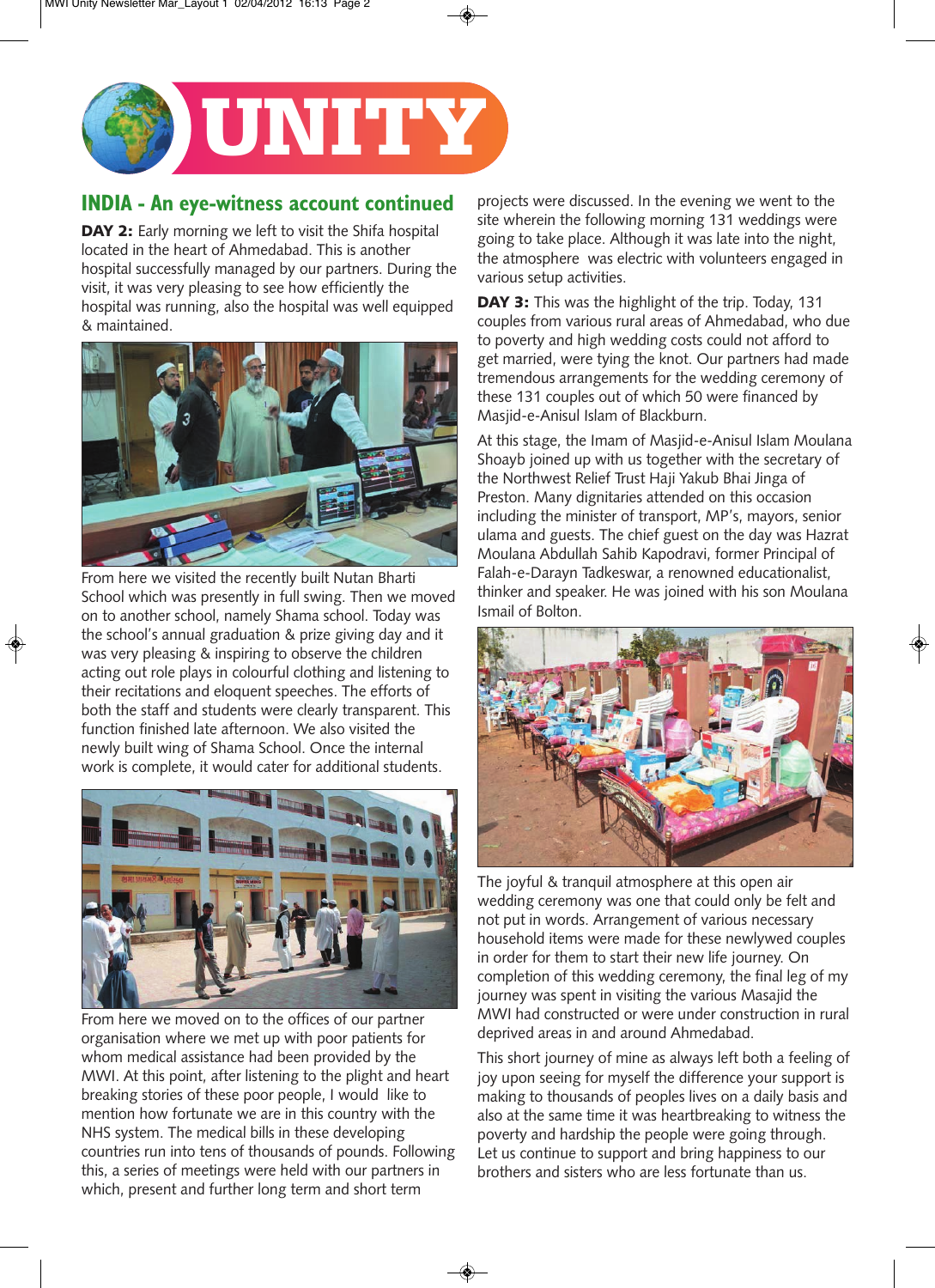

## **BANGLADESH**

**A delegation of the MWI arrived in Bangladesh on Monday 20th February, a brief summary of their visit is presented below:**

### **EDUCATION CLASSES (Maktabs)**

The MWI is running 125 Education Classes (Maktabs) in various parts of Bangladesh, on Tuesday 21<sup>st</sup> February our hosts had gathered a number of the children who attend these classes from the nearby villages, some children recited the Holy Quraan and others had prepared speeches etc. All the children performed very well. We spent most of the day with the children and also had the opportunity to visit Masjid-e-Hafsa (R.A.) which was constructed by the MWI in 2011.



### **GROUP WEDDINGS**

The following day was Wednesday 22<sup>nd</sup> February and after a long drive from Dhaka, we arrived at Tarail where there were scenes off happiness and joy. Financed by the brothers & sisters associated with Masjid-e-Anisul Islam of Blackburn, 40 couples got married. Each bride was gifted with basic essentials to help her start a happy married life. Nikah ceremony was performed by Moulana Shoayb, the Imam of Masjid-e-Anisul Islam. It really was a very touching & moving occasion.



### **WHEELCHAIR DISTRIBUTION**

On Thursday 23rd February, we had the opportunity to distribute wheelchairs to disabled poor people. The level of poverty in many parts of Bangladesh is such that families just about get through their day with whatever little amount of provisions they can get hold off. When a family member becomes disabled, they do not have the £50 to purchase a wheelchair, the delight on the faces of these poor disabled people brings one very close to tears.



The purpose of the visit was to assess the projects and also see at first hand the effect the projects were having on the people. Our partners were full of praise for the brothers and sisters of the UK for their donations for their brothers and sisters of Bangladesh.

During the visit we saw what great differences can be made to the lives of people for small amounts of money. We discussed future projects with our partners and are looking forward to the generous support of our donors in the future.

May The Almighty accept all our efforts and reward us all with the best of both worlds, Ameen.